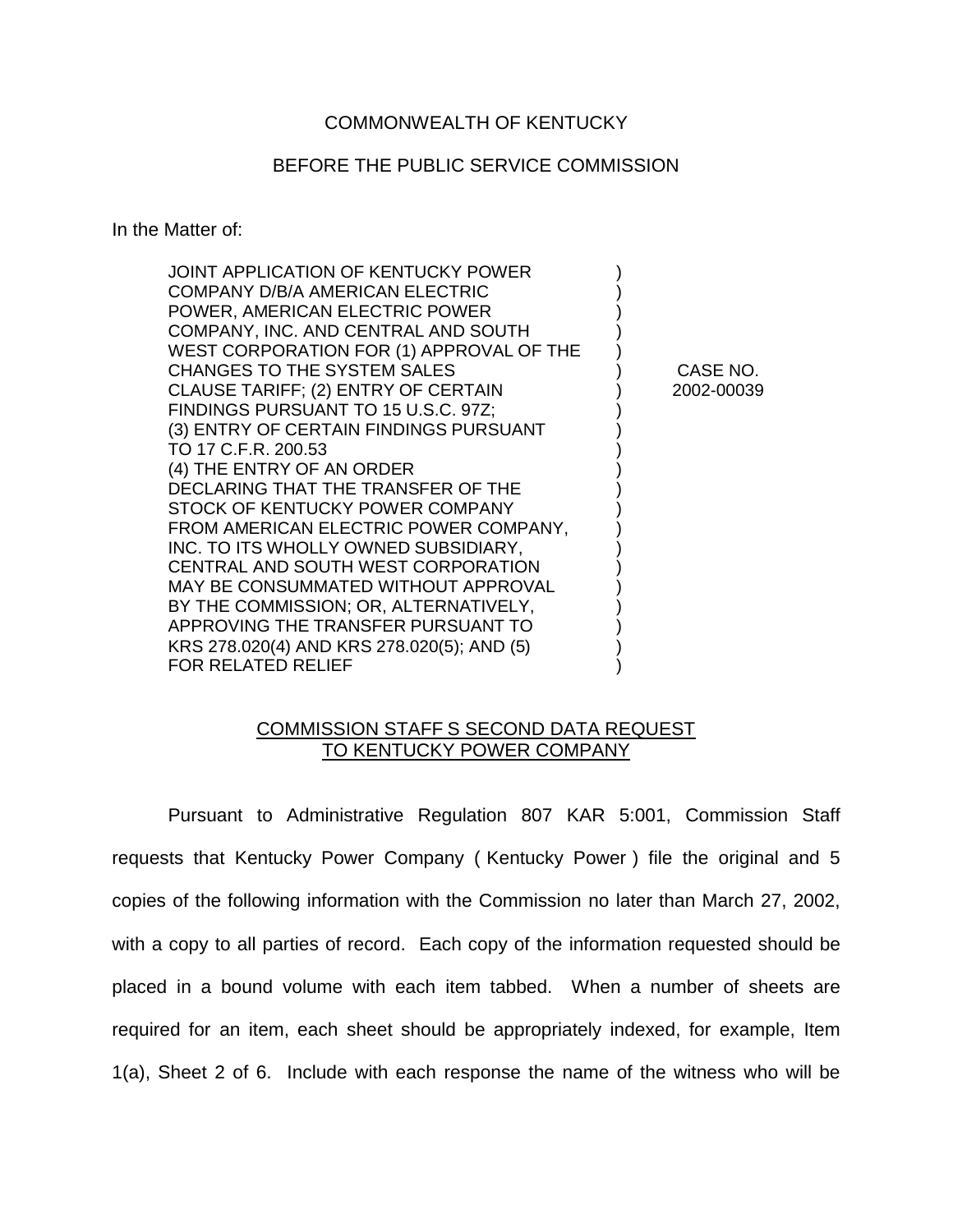responsible for responding to questions relating to the information provided. Careful attention should be given to copied material to ensure its legibility. When the requested information has been previously provided in this proceeding in the requested format, reference may be made to the specific location of that information in responding to this request.

1. Provide a schedule showing the  $SO_2$  emission allowances ( $SO_2$ ) allowances ) allocated by the Environmental Protection Agency ( EPA ) for vintage years 2000 through and including 2027 for each unit listed below. The allocations should be net of the allowances withheld by the EPA for auction. For purposes of this analysis, assume that the Interim Allowance Agreement ( IAA ) is eliminated as proposed in the AEP reorganization agreements.

- a. Big Sandy Unit 1.
- b. Big Sandy Unit 2.
- c. Rockport Unit 1 (total unit).
- d. Rockport Unit 2 (total unit).
- e. Kentucky Power s share of Rockport Unit 1.
- f. Kentucky Power s share of Rockport Unit 2.

2. Provide a schedule showing Kentucky Power s actual annual utilization of  $SO<sub>2</sub>$  allowances for calendar years 2000 and 2001 and its projected annual utilization for 2002 through 2010. The schedule should show total utilization as well as the number of allowances used for intercompany sales, off-system sales, and generation for native load requirements.

-2-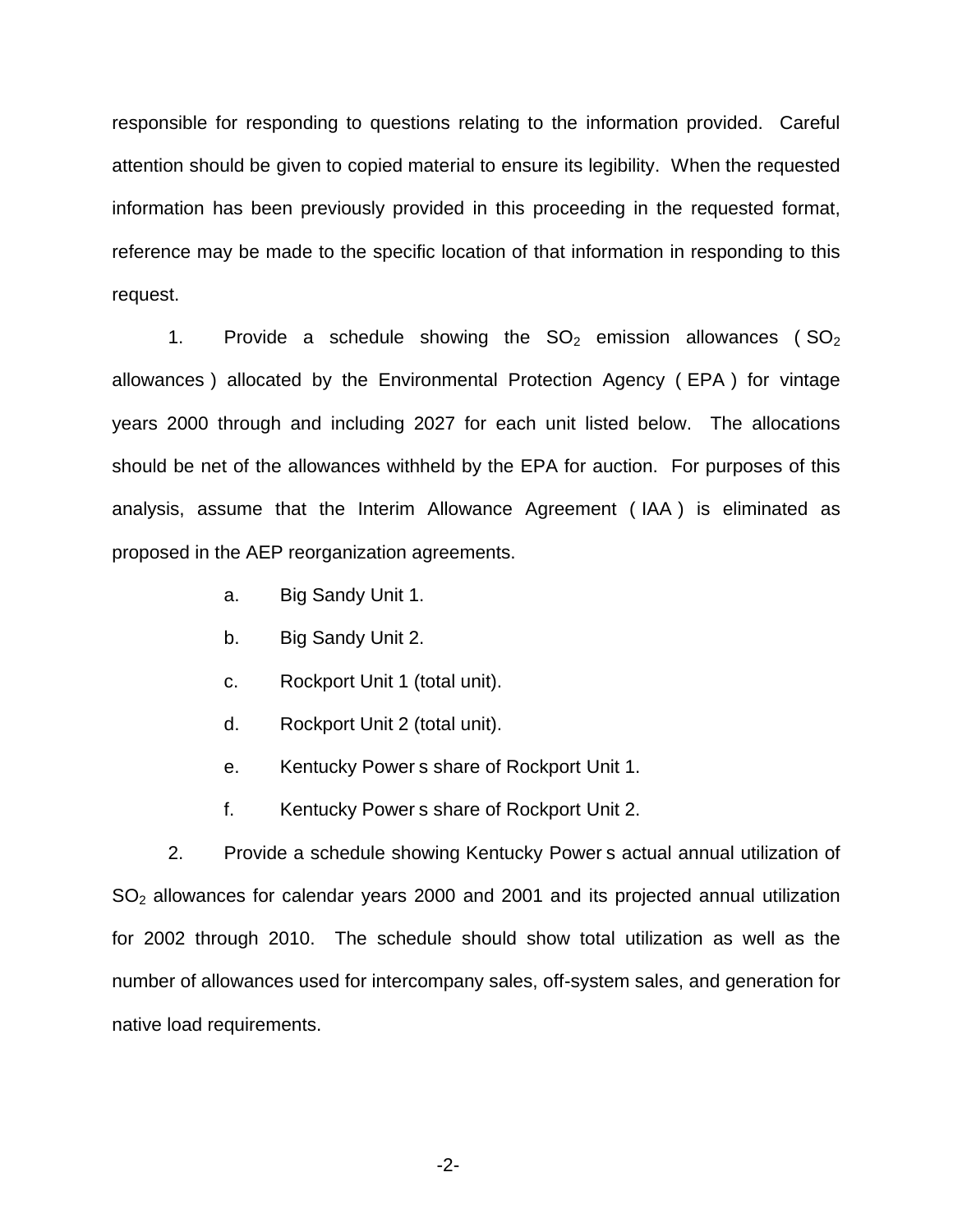3. For purposes of this question, assume the IAA is eliminated as described in the application.

a. Explain how Kentucky Power plans to manage its  $SO<sub>2</sub>$  allowance inventory. Include in this discussion how Kentucky Power intends to determine its minimum  $SO<sub>2</sub>$  allowance inventory levels.

b. Has Kentucky Power developed a written policy or plan for the management of its  $SO<sub>2</sub>$  allowance inventory? If yes, provide a copy of the policy or plan. If no, indicate when Kentucky Power anticipates the development of such a written policy or plan.

4. Refer to the response to the Commission Staff s First Data Request dated March 4, 2002, Item 3. Kentucky Power s monthly environmental surcharge filings show for the expense month of December 2001 it had a  $SO<sub>2</sub>$  allowance inventory balance of 1,136,032 allowances. Based on information contained in the monthly environmental surcharge filings, Kentucky Power s current utilization of  $SO<sub>2</sub>$  allowances for off-system sales and generation for native load implies this December 2001 inventory would cover Kentucky Power s needs from 6.5 to 9.5 years. In the last sentence of the response to Item 3 is the statement The remainder of the loss of the Gavin  $SO_2$  allowance was replaced by making additional purchases of  $SO_2$  allowances from third parties (the market) at market prices, causing  $SO<sub>2</sub>$  allowance consumed expense to increase an average estimated \$1.2 million annually for the period 2002- 2006.

-3-